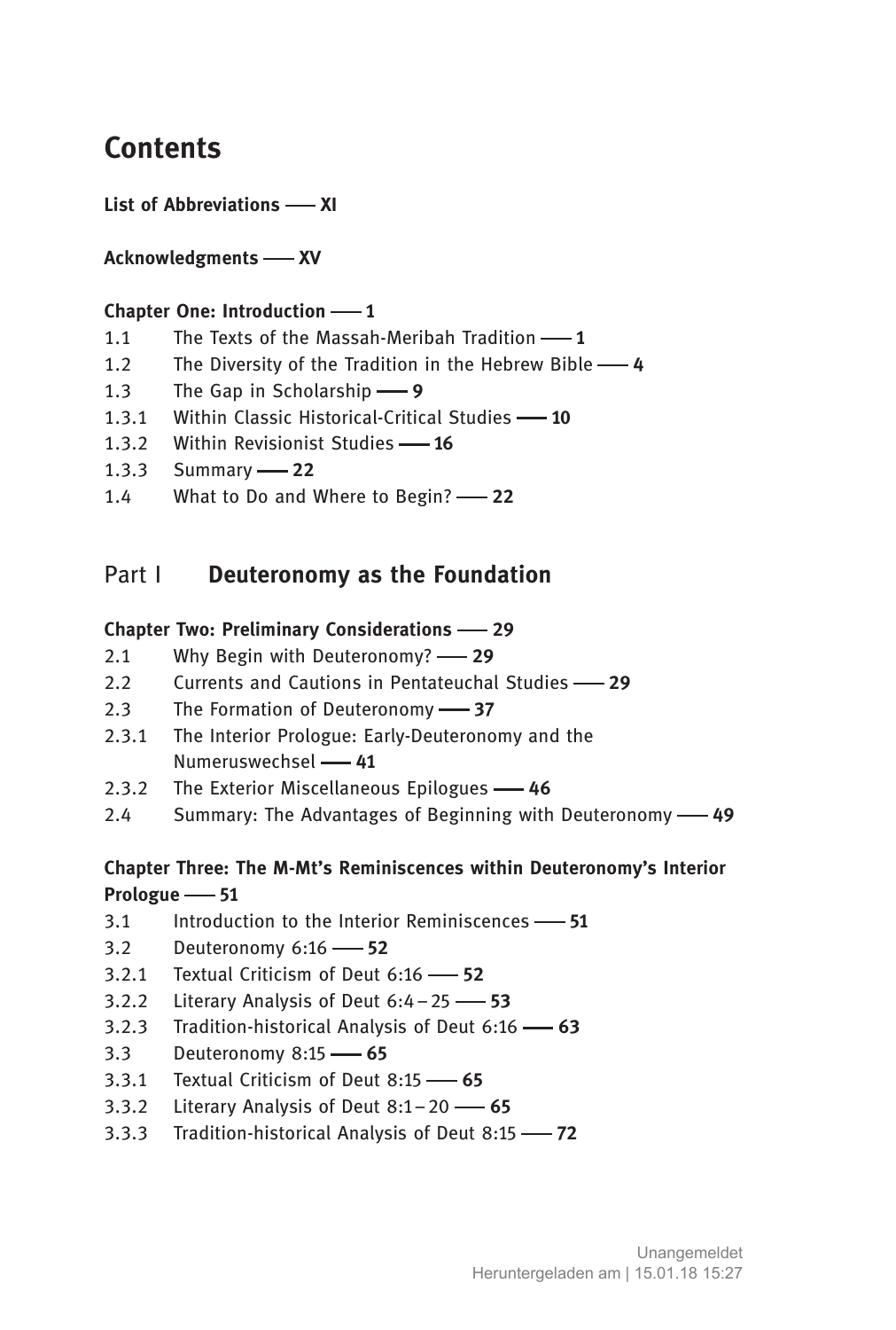- 3.4 Deuteronomy 9:22 73
- 3.4.1 Textual Criticism of Deut  $9:22$  73
- 3.4.2 Literary Analysis of Deut  $9:1-10:11$  -73
- 3.4.3 Tradition-historical Analysis of Deut  $9:22$  78
- . Reconstructing the Framework of the M-Mt's Tradition-historical Development (Part  $1)$   $\longrightarrow$  81

# Chapter Four: The M-Mt's Reminiscences within Deuteronomy's Exterior Miscellaneous Epilogues -84

- 4.1 Introduction to the Exterior Reminiscences -84
- 4.2 Deuteronomy 32:13 -86
- 4.2.1 Is Deut 32:13 a M-Mt Text?  $-$  86
- 4.2.2 Text Criticism of Deut  $32:13$   $88$
- 4.2.3 Literary Analysis of Deut  $32:1-43$  95
- 4.2.4 Tradition-historical Analysis of Deut 32:13b -103
- 4.3 Deuteronomy 32:51 -- 104
- 4.3.1 Text Criticism of Deut  $32:51$  104
- 4.3.2 Literary Analysis of Deut  $32:48-52$  105
- 4.3.3 Tradition-historical Analysis of Deut 32:51 -119
- 4.4 Deuteronomy 33:8 120
- 4.4.1 Textual Criticism of Deut  $33:8$  120
- 4.4.2 Literary Analysis of Deut  $33:8-11$  122
- 4.4.3 Tradition-historical Analysis of Deut 33:8b -134
- . Reconstructing the Framework of the M-Mt's Tradition-historical Development (Part 2) -135

# Part II Beyond Deuteronomy: The M-Mt in the Remainder of the Pentateuch

# Chapter Five: Toward Assessing the M-Mt Texts in the Remainder of the Pentateuch - 141

- . Introduction to the Remaining M-Mt Texts within the Pentateuch - 141
- 5.2 What is the Relationship between the M-Mt Narratives? -- 142
- 5.2.1 The Verbal and Conceptual Correspondence of the M-Mt Narratives - 143
- 5.2.2 Additional Features Affecting the Relationship of the M-Mt Narratives - 146
- 5.3 Determining the Relationship between the M-Mt Narratives -149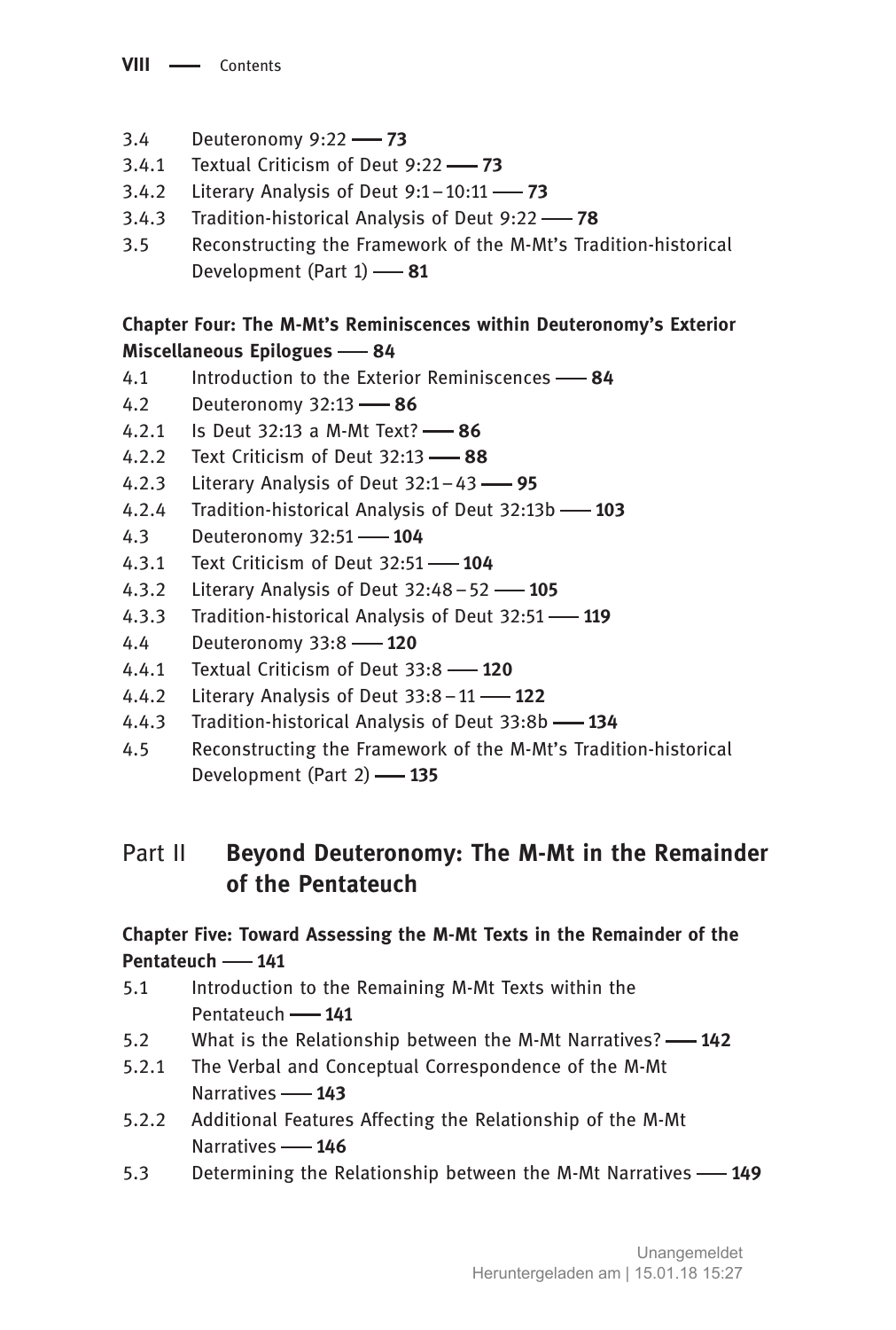. Synopsis: Four Dynamics of the Relationship between the M-Mt Narratives **456** 

# Chapter Six: The Non-P M-Mt Narrative in Exodus 17:1–7 and its Related  $Texts$  - 157

- 6.1 An Approach toward Assessing Exodus  $17:1-7$  157
- 6.2 Textual Criticism of Exodus  $17:1 7$  158
- . Literary Analysis of Exodus 17:1–7 in Relation to its Broader Literary  $Contexts$   $- 160$
- 6.3.1 The Travel Notice of Exod 17:1abα and the Wilderness Itinerary of Numbers 33 - 161
- 6.3.2 The Double Etiology of Exod 17:2, 7 and the ריב Elements of Num 20:3a, 13 - 182
- 6.3.3 The Dtr Core of Exod  $17:2-7*$  and the Complaints of Numbers  $11 - 188$
- . Toward a Synthesis: The Literary History of Exodus 17:1–7 Aligned with Deuteronomy's M-Mt Tradition-historical Framework  $-$ 197

# Chapter Seven: The Priestly M-Mt Narrative in Numbers 20:1–13 and its Related Texts - 202

- 7.1 An Approach toward Assessing Numbers  $20:1-13$  202
- 7.2 Textual Criticism of Numbers  $20:1-13$  -203
- . Literary Analysis of Numbers 20:1–13 in Relation to its Broader Literary Contexts -205
- 7.3.1 The Failure of Moses and Aaron in Num 20:12 and their Deaths outside the Land in Num  $20:22 - 29$  and  $27:12 - 23$  - 209
- 7.3.2 The Assemblies against Moses and Aaron in Num  $20:2-3$  and Numbers 16-17 - 218
- 7.3.3 The Travel Notice of Num 20:1, the Scouts Story of Numbers  $13-14$ , and the Wilderness Itinerary of Numbers  $33 - 224$
- .. The בה יר מ Coordination of Num 20:3–5\*+13a and Exod  $17:2 - 7^*$  - 229
- .. The Formation of the קדש Episode of Num 20:1–11\*+13b in Light of Exod  $17:2 - 7$ 's Formative Stages  $-231$
- 7.4 Toward a Synthesis: The Literary History of Numbers 20:1–13 and its Relationship to Exodus 17:1–7 and Deuteronomy's M-Mt Traditionhistorical Framework -232